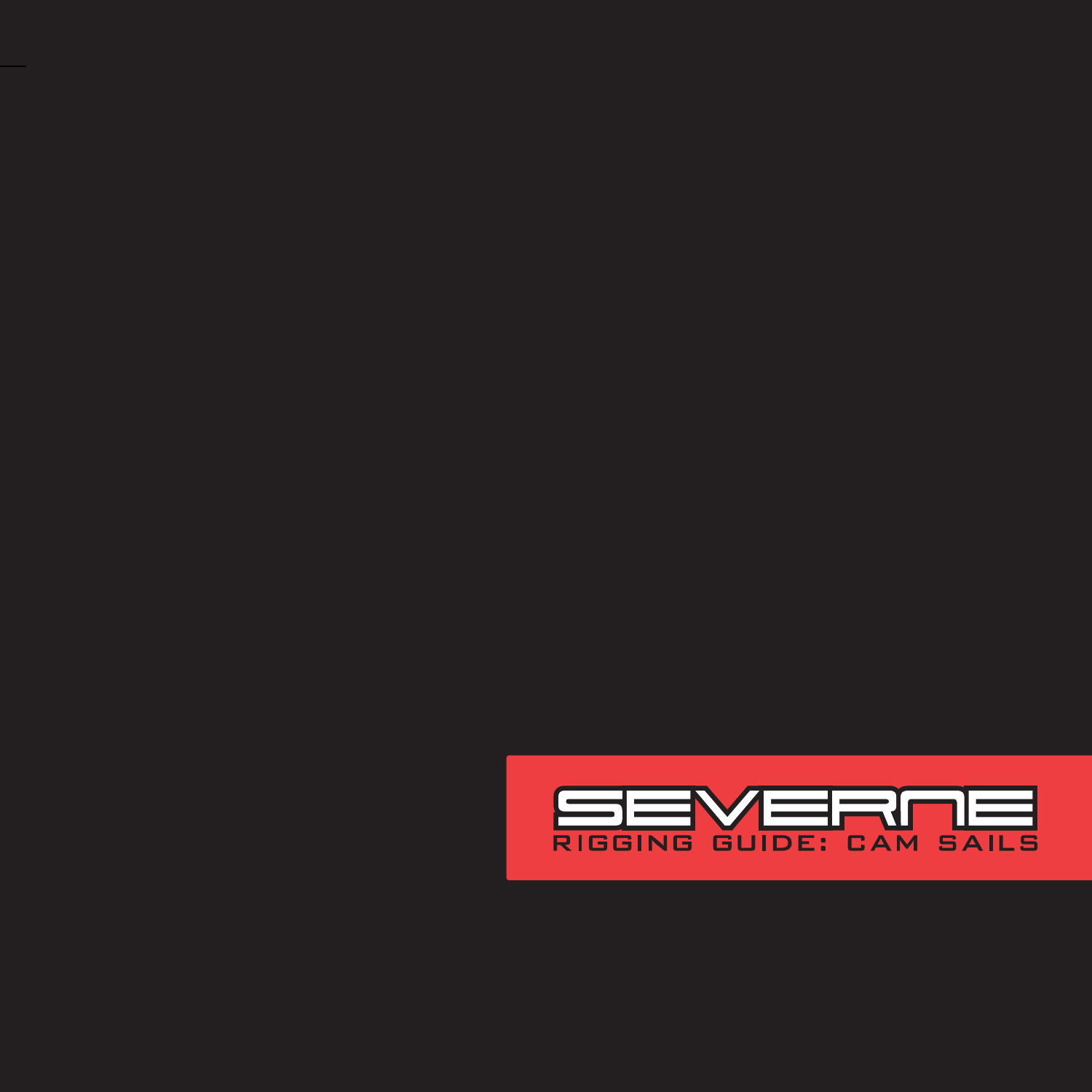### STEP I **INSERT MAST**



### **IA.**

Roll out the sail with the zippers facing upwards.



#### **IB.**

Push the mast all the way to the top of the sleeve with one hand on the mast inside the boom cutout and one hand pulling the luff downwards.



#### **IC.**

The mast should go on top of the battens and cams.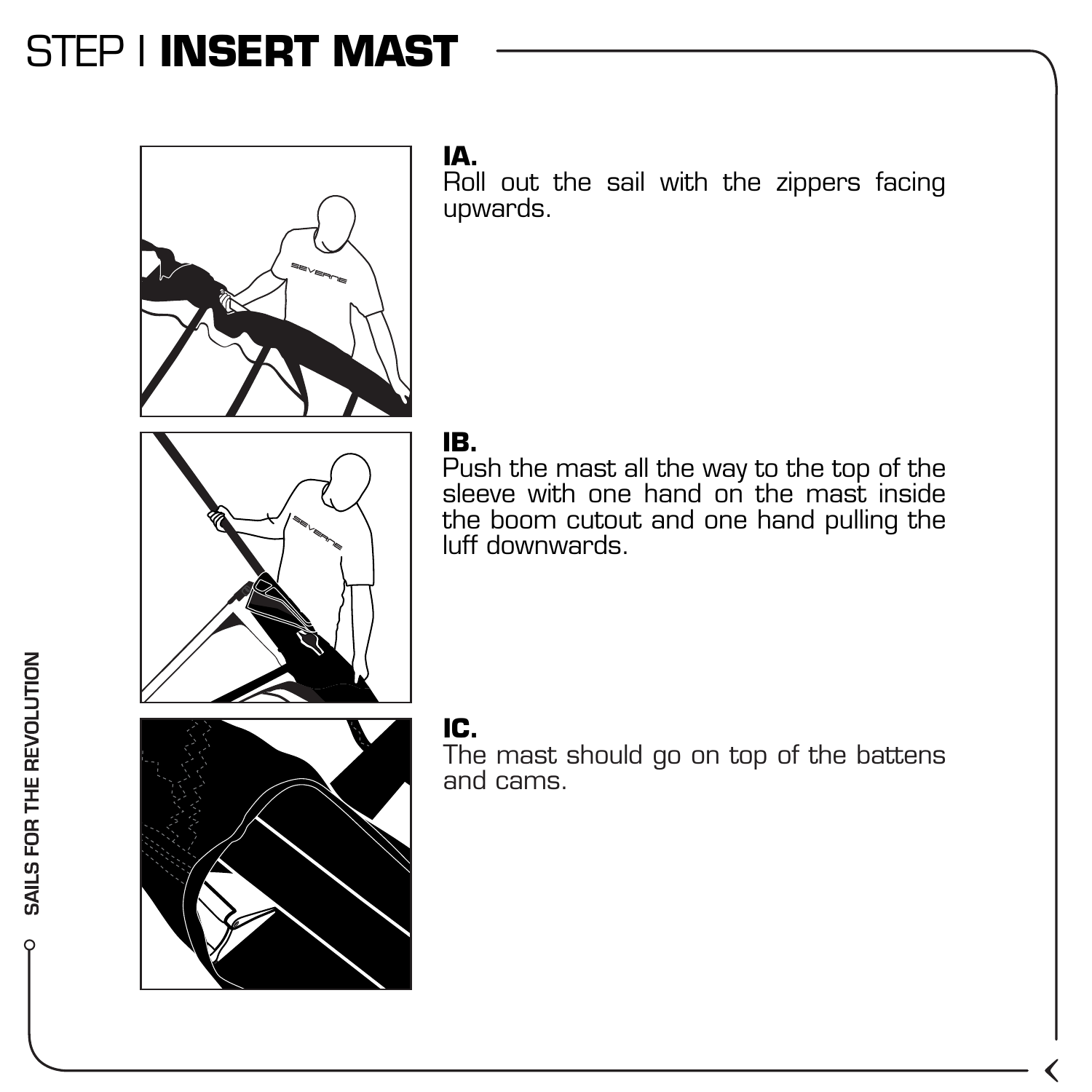# STEP 2 **SET MAST EXTENSION**  $\circ$ SAILS FOR THE REVOLUTION  $\circ$  $\circ$  $\circ$  $\circ$  $\circ$  $\circ$

### **2A**

Set the mast extension to the recommended setting as printed on the bottom of the sail.

#### **EXAMPLE**

Luff - 513 Mast - 490 Extension = 23cm

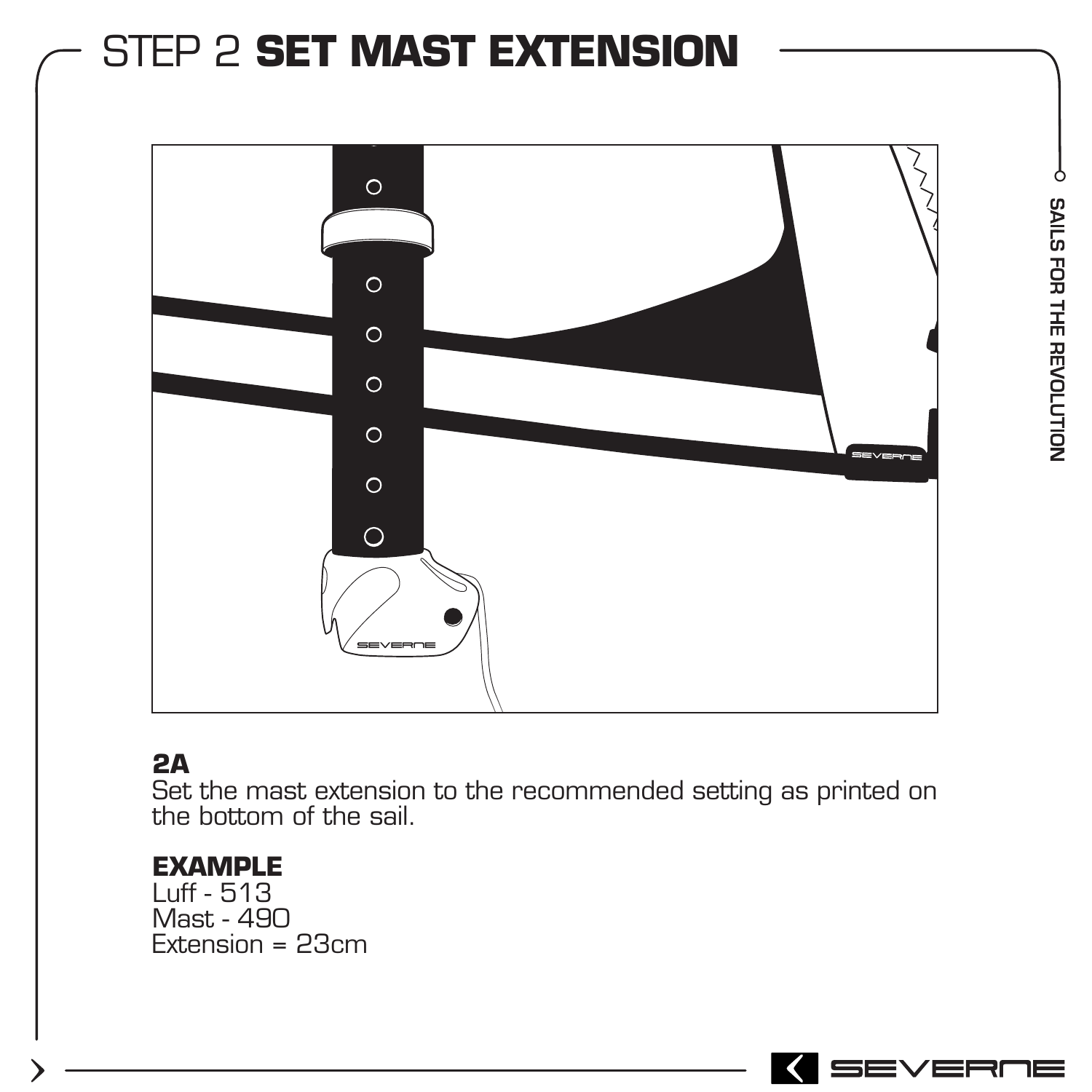### STEP 3 **DOWNHAUL**



pulley and downhaul the sail sufficiently so the boom can be attached to the mast.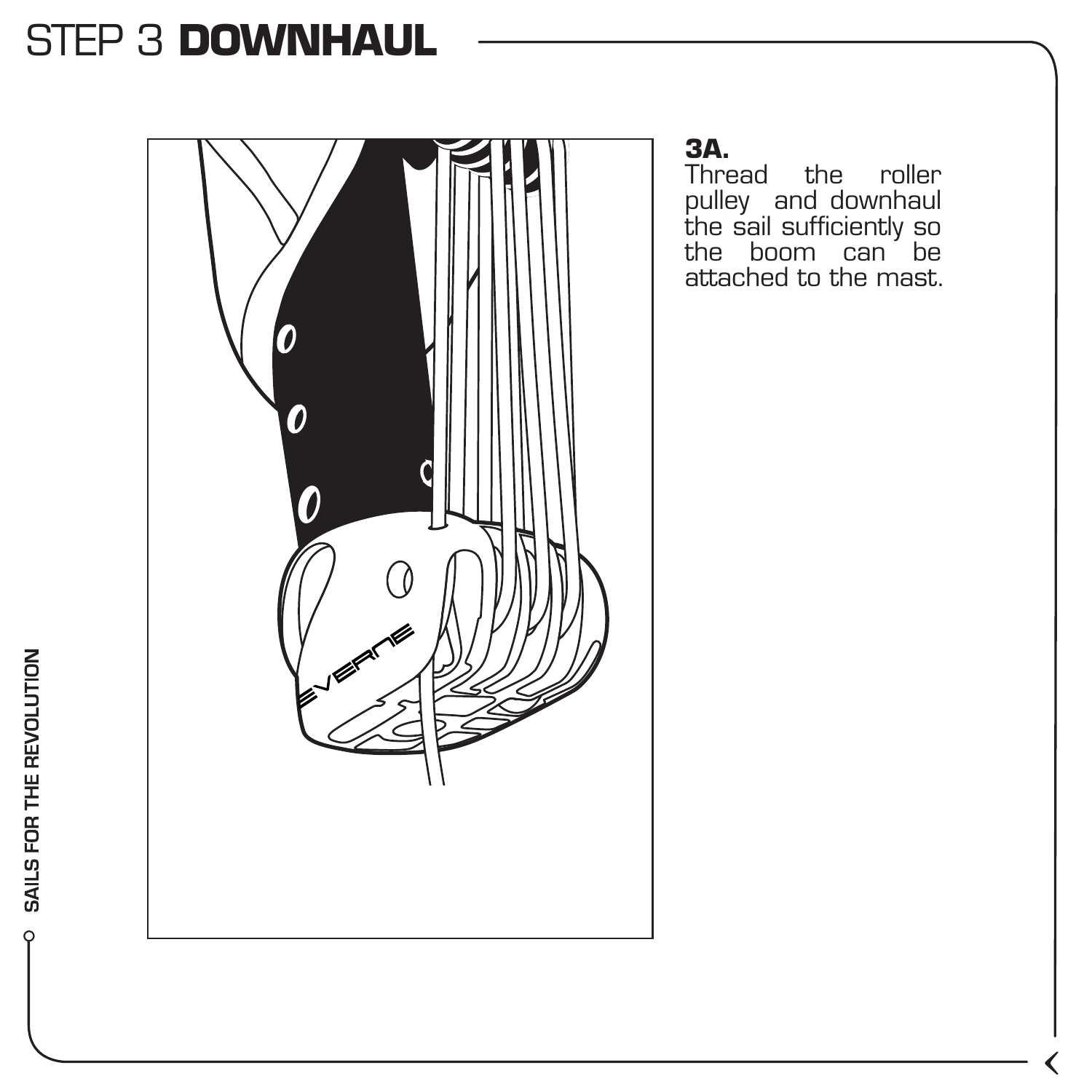## STEP 4 **OUTHAUL**



#### **4A.**

Set the boom to the recommended setting as printed on the sail.

#### **4B.**

Outhaul the sail to the recommended setting.

#### **NOTE: THE MEASUREMENTS ON THE SAIL ARE GUIDELINES ONLY.**

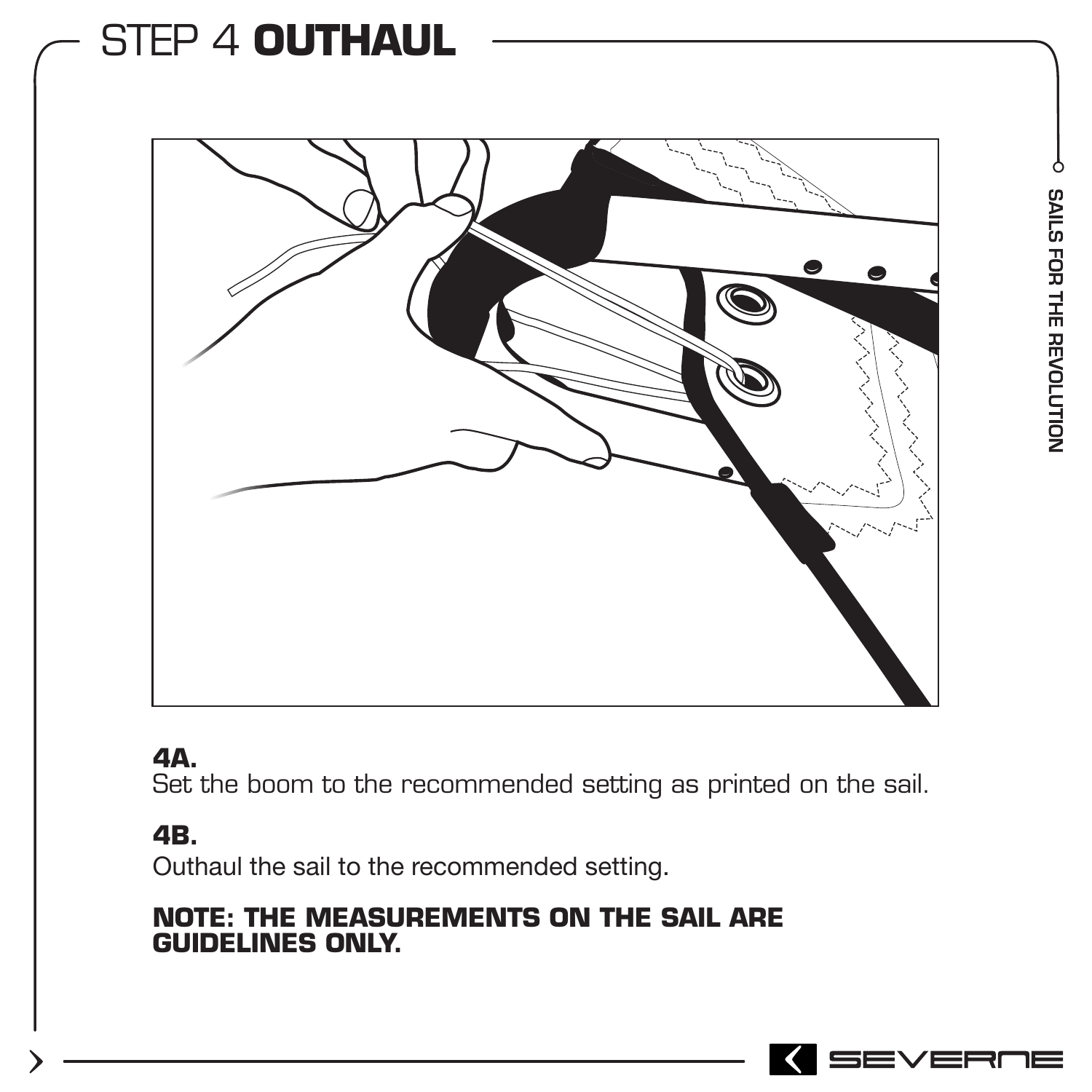### STEP 5 **FIT CAMS**



**5A**

To fit the cams, first release approximately 10cm of downhaul.

#### **5B**

Reach inside the sleeve and push down directly on the cam panel, whilst applying upward pressure from the bottom of the sleeve, directly on the cam.



#### **5C**

Open the zipper and push down directly at the back of the cam, whilst applying upward pressure from the bottom of the sleeve, directly on the cam.

#### **5D**

Do not force the cams onto the mast. If they do not go on easily, release more downhaul.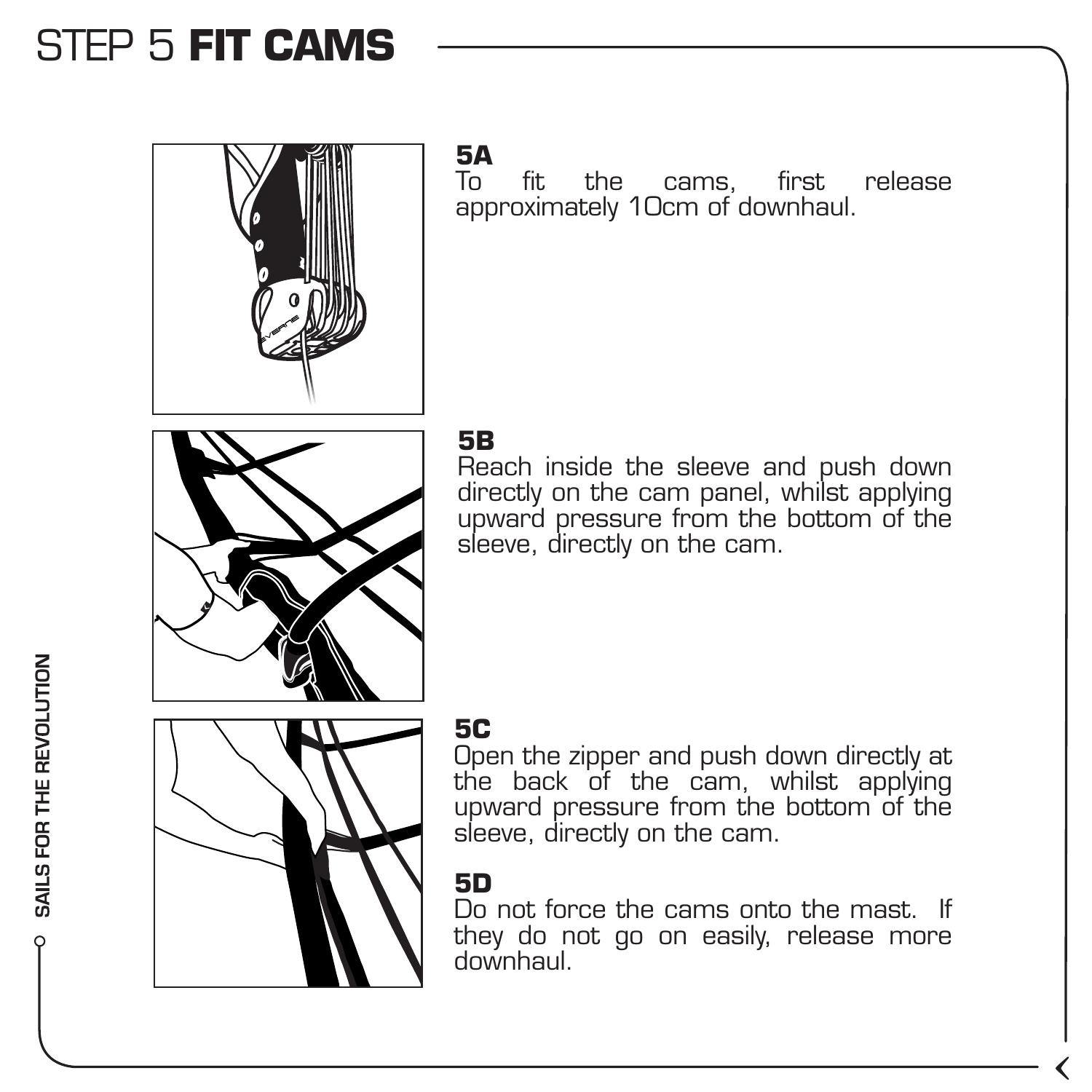### STEP 6 **DOWNHAUL TENSION**



#### **6A**

Fully tension the downhaul.

#### **6B**

Ensure that adequate downhaul is applied by checking the looseness of the top 3 panels of the sail.

#### **6C**

Place the excess downhaul rope in the stash pocket located in the moulded tack fairing.

#### **NOTE: THE MEASUREMENTS PRINTED ON THE SAIL ARE GUIDELINES ONLY.**

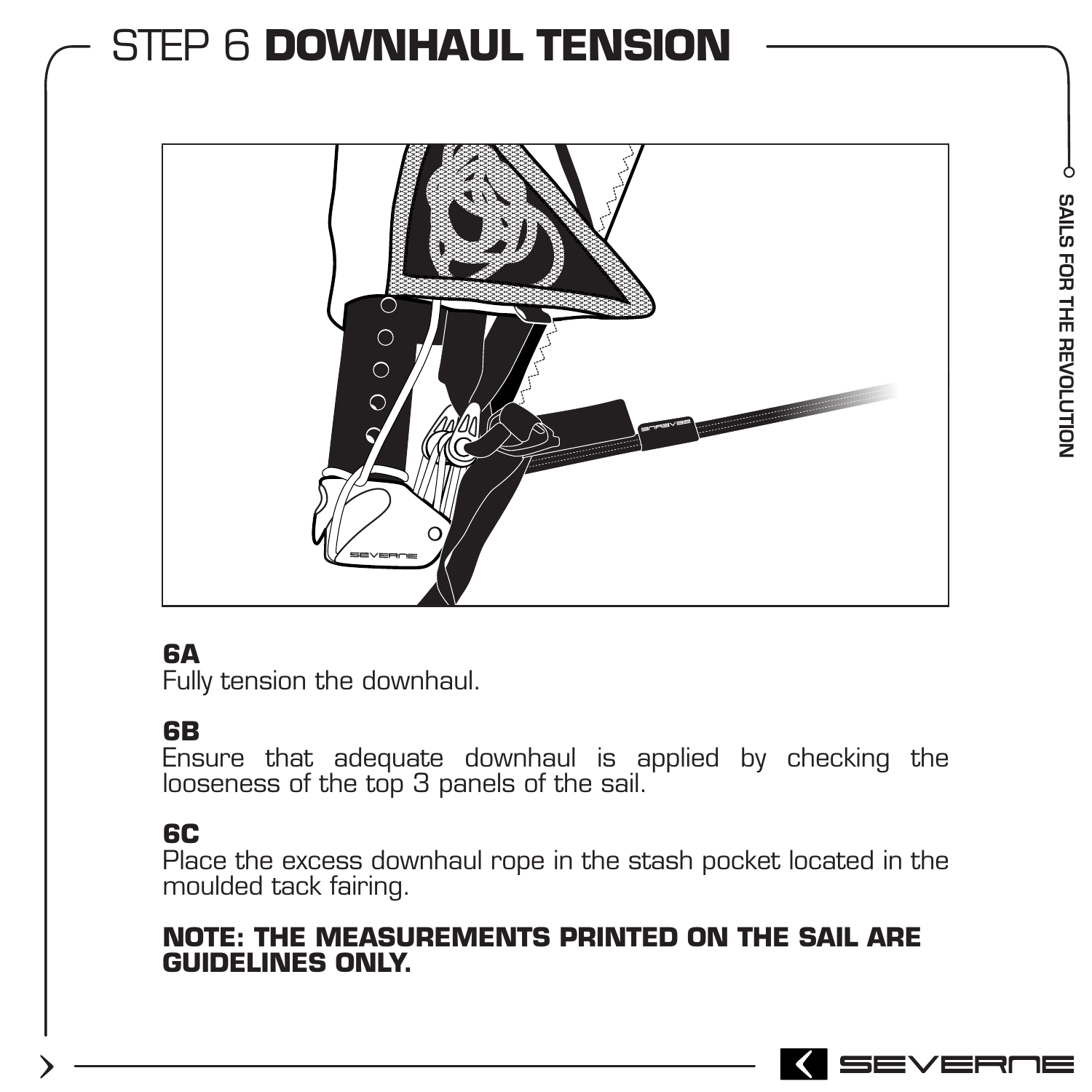### STEP 7 **BATTEN TENSION**



#### **7A**

Vertical creases along the batten pocket indicate that the batten needs to be tensioned.



#### **7B**

Turn the batten key (supplied in the sail bag) clockwise to tighten the batten. Tension only until the creases disappear.



#### **7C**

If a REFLEX Tensioner is fitted to the sail, apply most of the tension from the REFLEX Tensioner, only apply limited tension at the leech.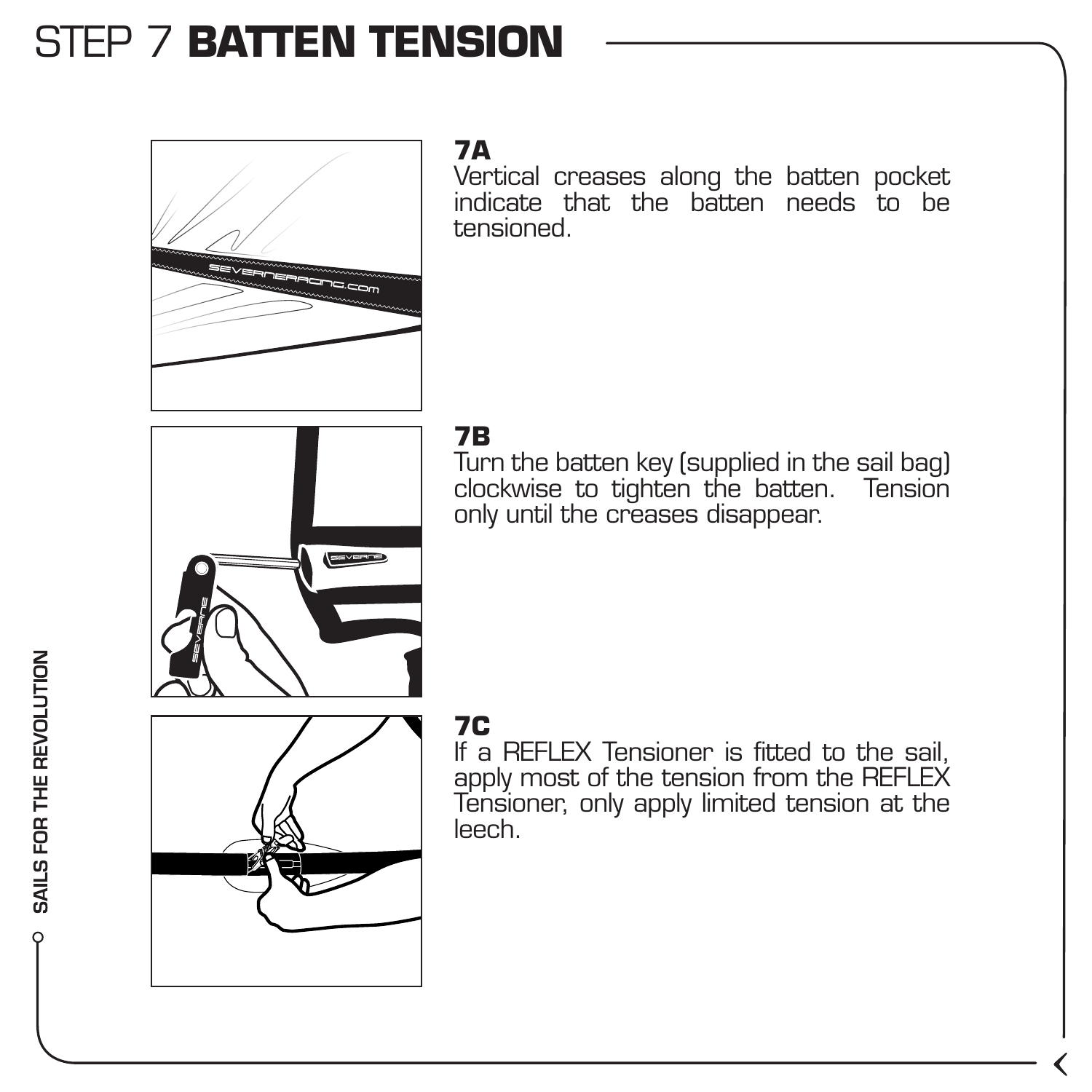### STEP 8 **CAM SPACERS**



#### **8A**

Using different masts can result in incorrect can spacing and the sleeve becoming loose. This can be corrected by adding cam spacers (2mm and 4mm) which are supplied in the front pocket of the sail bag). The cam rotation should be smooth, adding too many spacers can cause the cams not to rotate and may damage your mast or sail.

SEVERO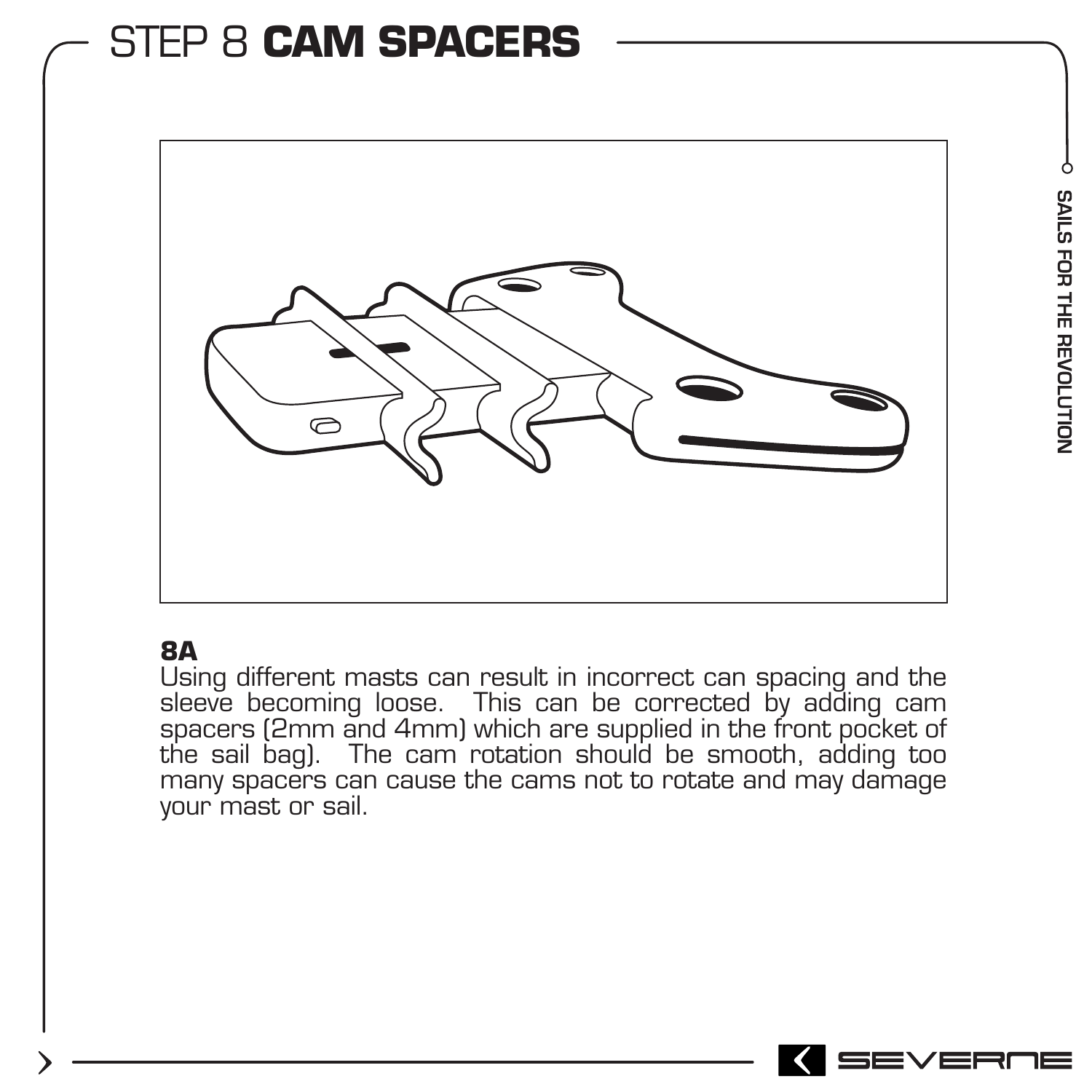### STEP 9 **TACK STRAP**



#### **9A**

Tension the tack strap. Tighter for more low end power, looser for more high end control.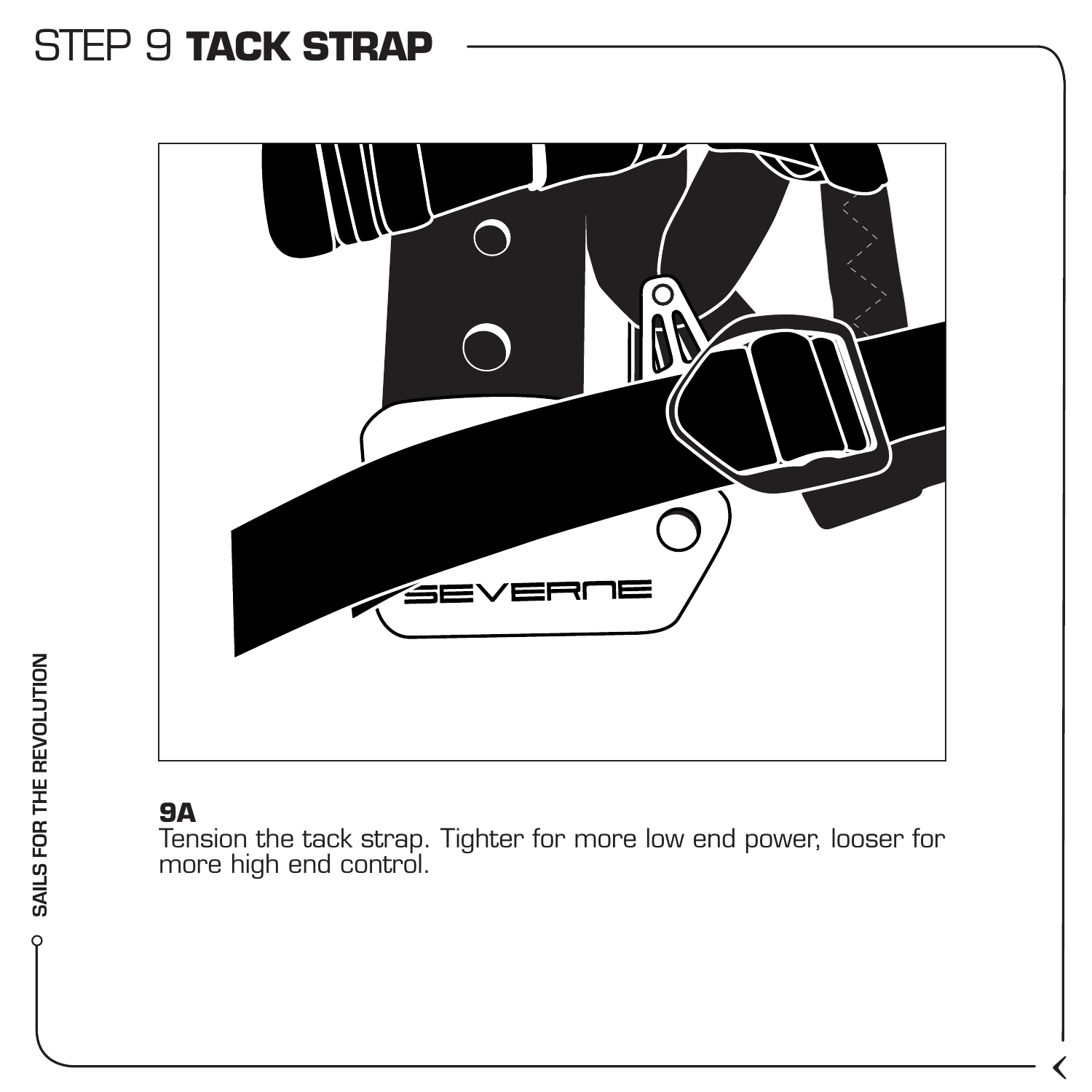### STEP I0 **FINAL CHECK**



#### **I0A**

Close all zippers and ensure all cams are straight on the mast.

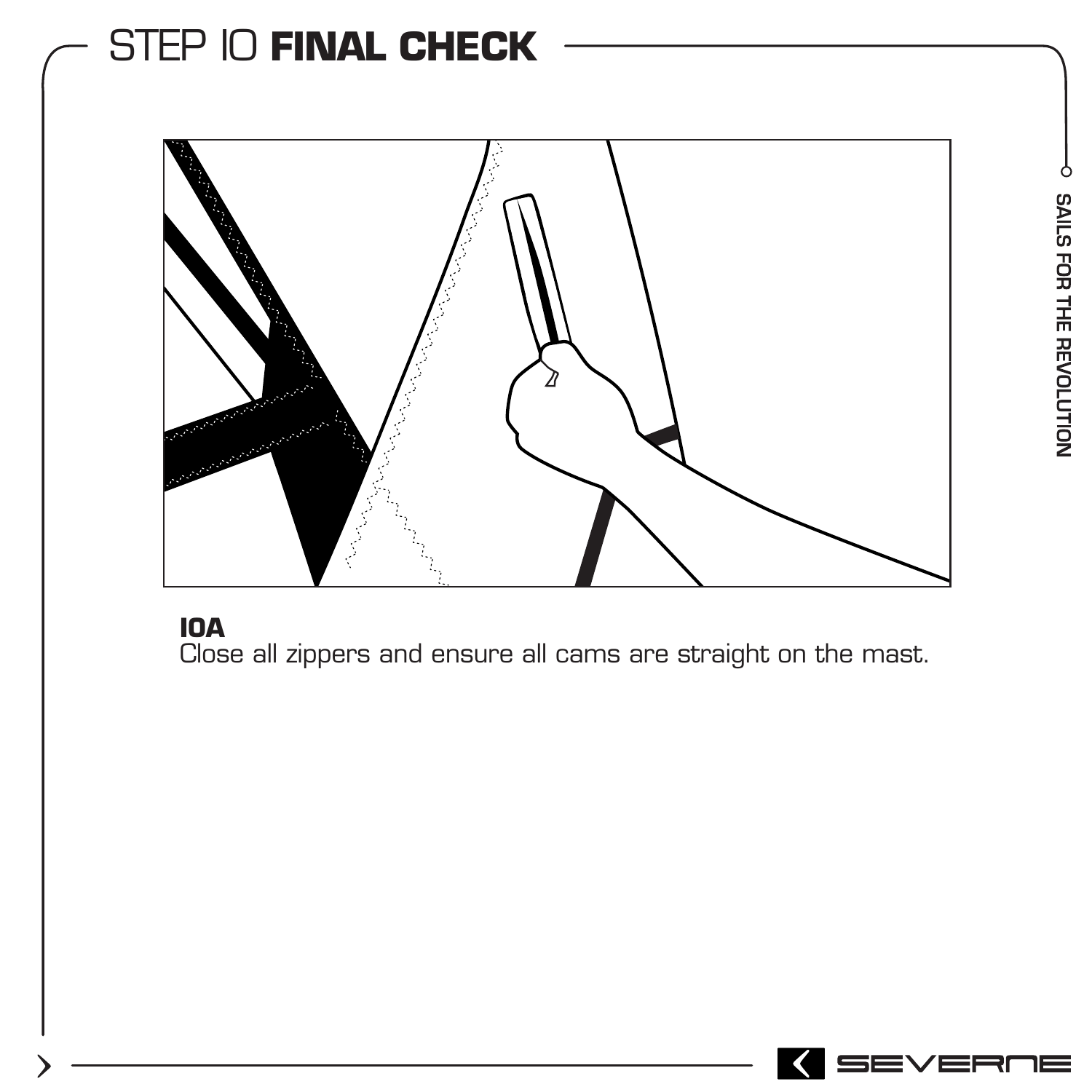### STEP II **DE-RIGGING**



**IIA**  Release the outhaul and remove the boom.



#### **IIB**

Release the downhaul tension; the cams should pop off the mast.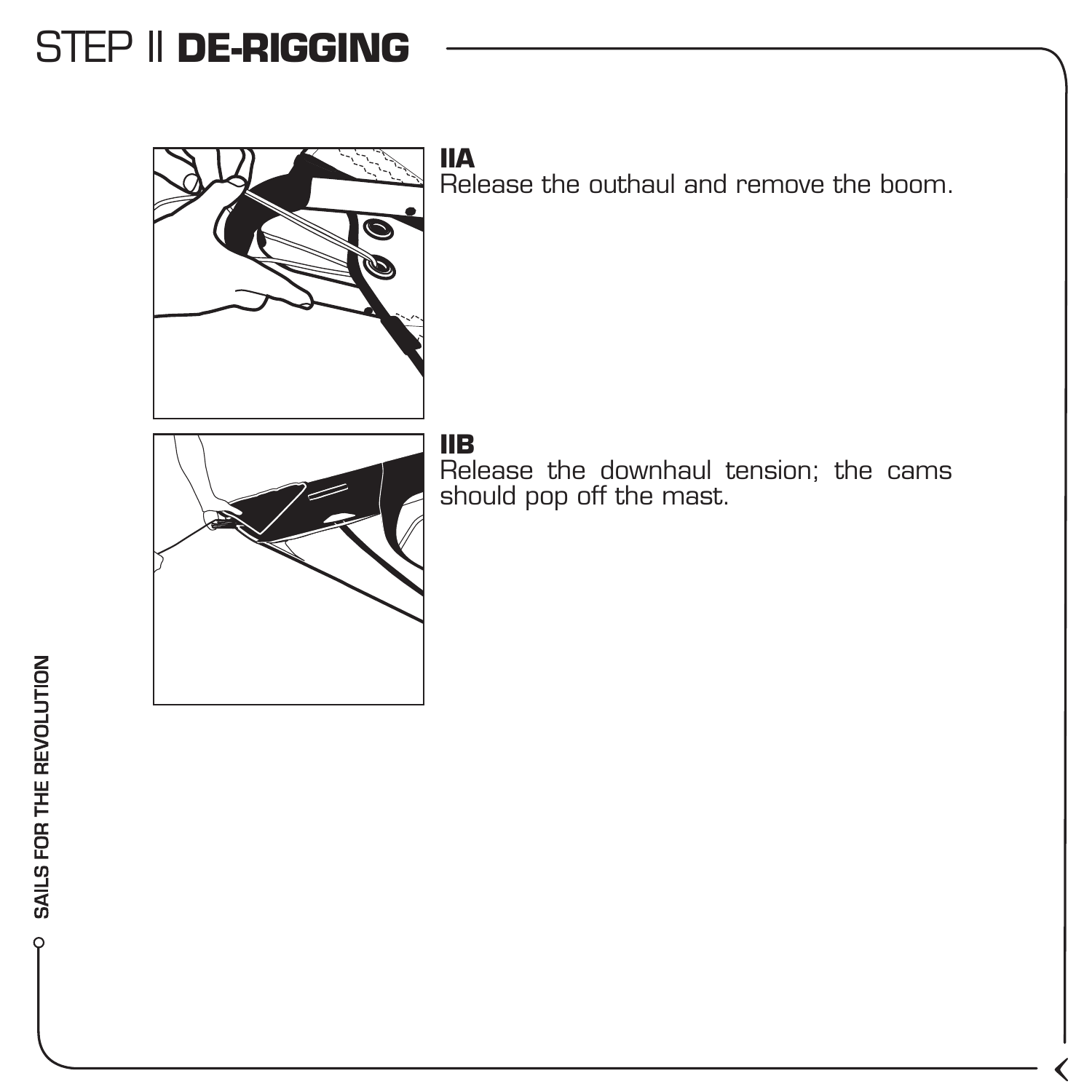### STEP I2 **STORAGE**



#### **I2A**

Roll the sail from the top and ensure the head is rolled parallel with the top batten.

#### **I2B**

Pull out the elastic tab and attach it around the button. This ensures a tight rolled sail for easy packing into the bag.

#### **I2C**

Always store the sail with the leading edge on the ground.

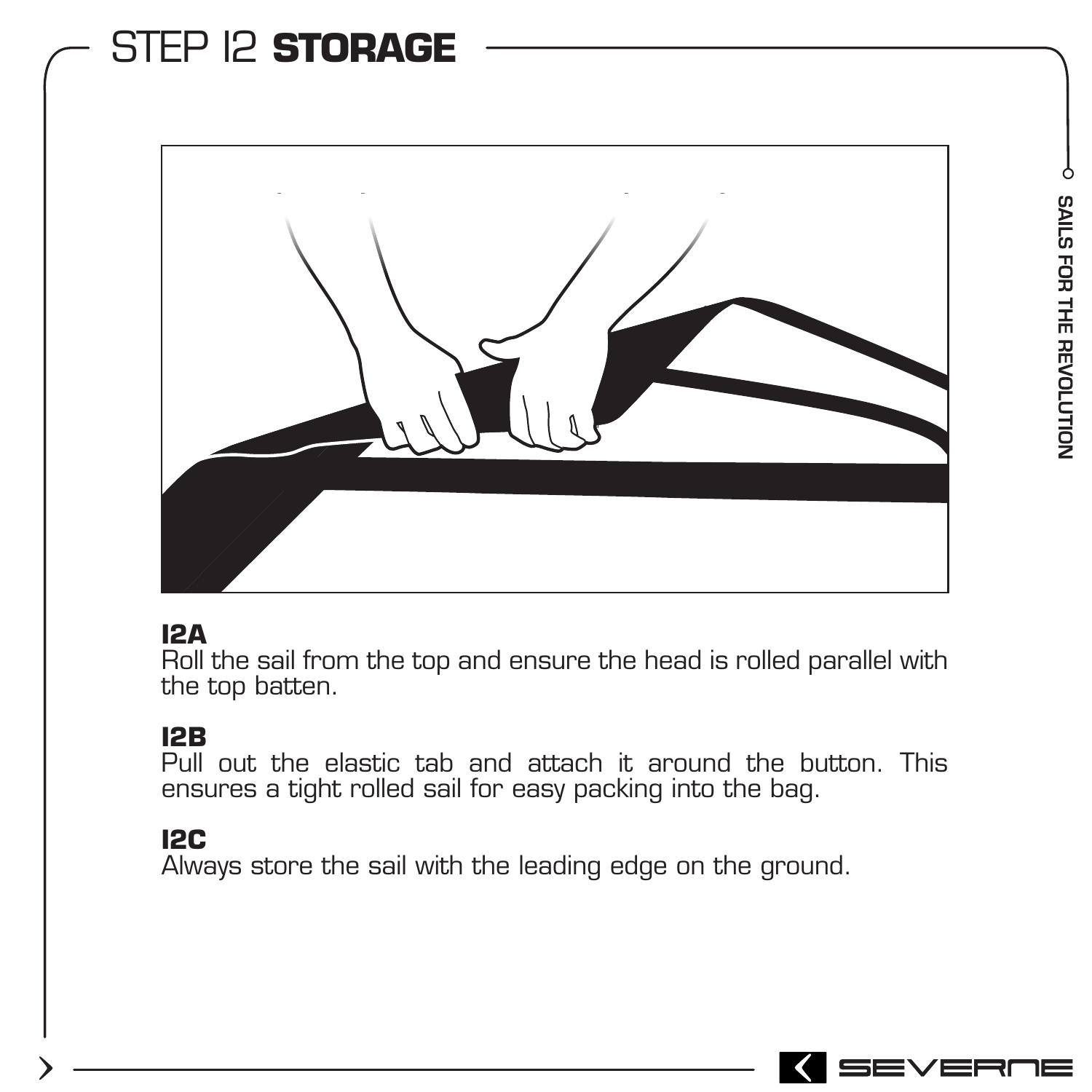### **MASTS & EXTENSIONS**

#### **SEVERNE MASTS**

Masts perform an integral part of your windsurfing set up. Choosing a mast with the correct diameter, curve and stiffness ensures that the response, shaping and twist of your SEVERNE sail remain true to the original design objectives.

At SEVERNE, our analysis of mast performance extends far beyond the two dimensional IMCS system with only 3 reference points that many brands use to define curves. All Severne masts are tested at 7 designated offsets and computer faired to precisely mirror the luff curve of the sail which directly translates into how the sail feels.



#### **SEVERNE MAST EXTENSIONS**

The SEVERNE mast extensions have been developed to specifically enhance the performance, lightweight, compatibility and ease of use of the Severne rig.

All extensions have been engineered to provide the best durability to weight ratio with sturdy 2mm wall diameters on all aluminium models. The geometry is specific to SEVERNE sails to provide the cohesion between sail and component and to provide the ultimate usability.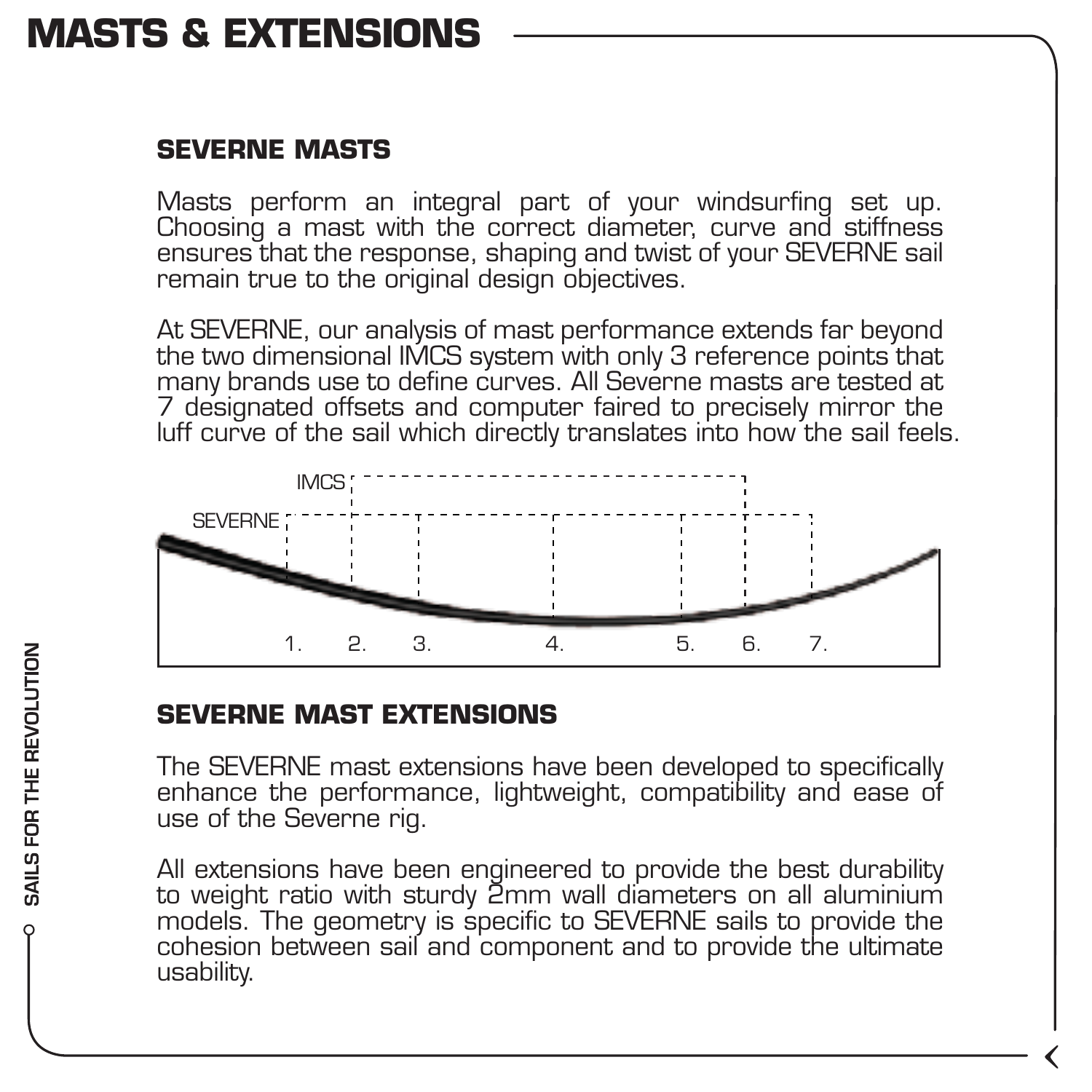### **TROUBLESHOOTING**

#### **SAIL FEELS UNDERPOWERED**

- Too much outhaul. Let outhaul off 2-3cm.
- Mast is too stiff. Use recommended or compatible mast.
- Sail is too small. Rig a bigger sail.

#### **SAIL FEELS OVERPOWERED**

- Not enough downhaul. Increase downhaul 2cm.
- Not enough outhaul. Increase outhaul 2-3cm.
- Sail is too big. Rig a smaller sail.

#### **SAIL FEELS TOO TWITCHY**

- Too much outhaul. Let out outhaul 2-3cm.

#### **SAIL FEELS HEAVY, LIFELESS**

- Not enough outhaul. Increase outhaul 2-3cm.
- Mast is too stiff. Use recommended or compatible mast.

For further information, please go to **www.severneracing.com** and **severnesails.com**